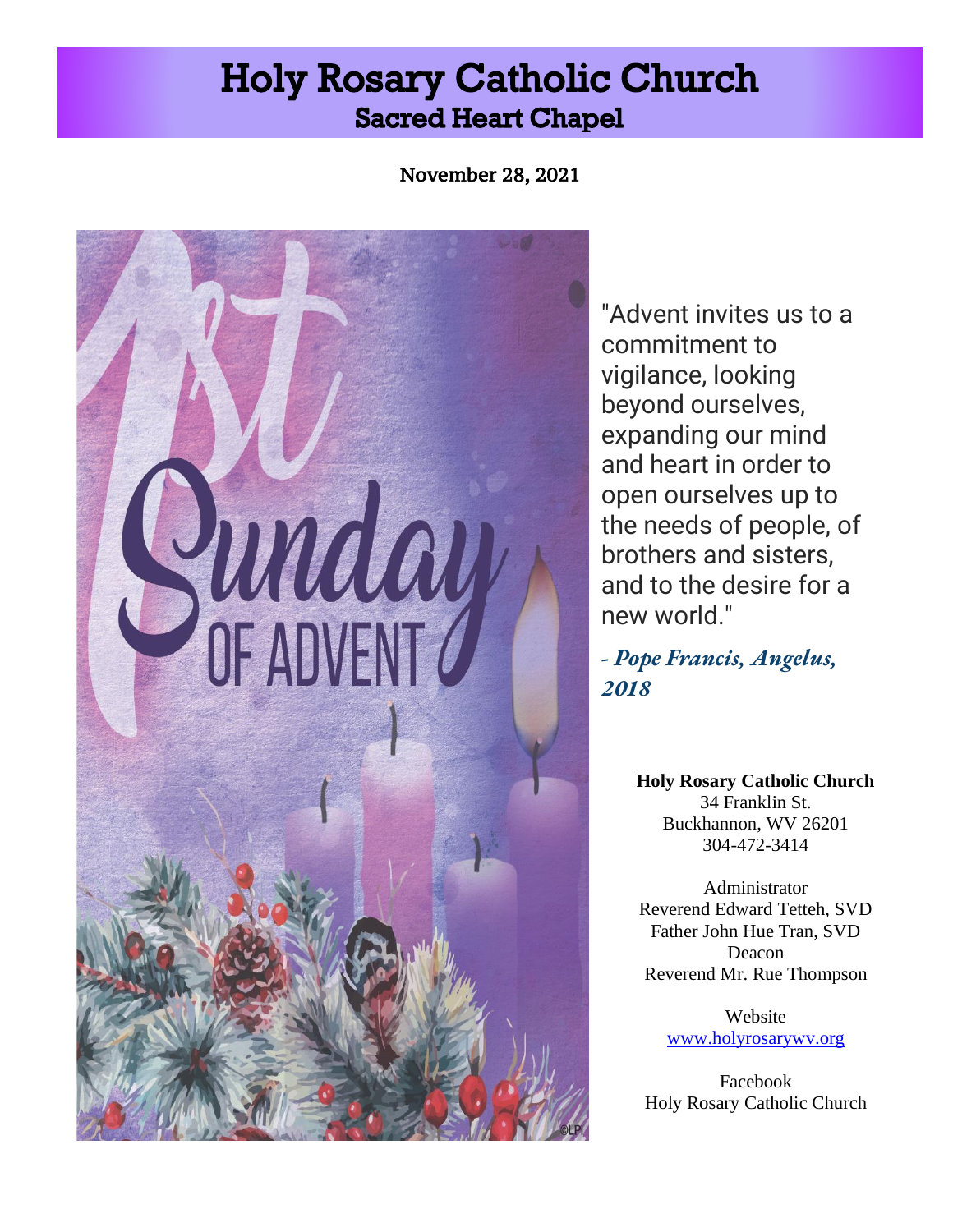## **1 st Sunday of Advent**

taying awake can often be a challenge,<br>
specially when we are exhausted. Life<br>
demands have a way of zapping every let especially when we are exhausted. Life's demands have a way of zapping every last bit of energy out of us. When we are tired it affects us not only physically, but psychologically and spiritually as well. All of our senses are dulled and



diminished. We can overlook **divent** details, become disinterested, lethargic and apathetic, and detached. Getting sufficient physical rest only helps so

much. We need to be rejuvenated, refreshed, and reenergized in other ways. If we are psychologically exhausted, we need to understand what is draining our emotions and taxing our relationships. If we are spiritually tired, we need to find the necessary "shot in the arm" to put us back in touch with God. Unfortunately, exhaustion is seldom limited to just one part of who we are. When we lack energy and zeal it is usually the case that everything suffers. We not only are affected physically, but psychologically and spiritually as well. In short, when we run out of gas the engine stops.

And yet, our Lord's directive is clear, "Be vigilant at all times." Even Jesus knew what "the anxieties of daily life" can do to us. One day pours into another and time quickly flies by. Any one of us can take a moment and reflect on how many wonderful, creative opportunities we miss because there is always so much "stuff" to do and so little time to do it. Usually these are missed moments of love, and if we are missing love encounters we are also missing God. Sleepwalking through life, we check the boxes next to our list of "must and have to dos" and justify it all by convincing ourselves that tomorrow is another day and there'll be more time. It may surprise us, but tomorrow is here, and time is running out. While we may like to believe that we have an "eternity" of time to do all those things that require the focus, energy, and desire we do not currently have, we don't. We're on a limited ride and time is short.

Jesus is also clear on another point. "That day [will] catch you by surprise like a trap." If we are going to be judged on love and so easily justify not having all that much time to do so, then it seems we must shift focus a bit. St. Teresa of Calcutta tells us, "We desire to be able to welcome Jesus at Christmas-

time, not in a cold manger of our heart, but in a heart full of love and humility, a heart so pure, so immaculate, so warm with love for one another." Getting to this place doesn't "just happen." It requires vigilance and discipline both with a knowledge of what is really of importance and what really needs to be the focus of our energy and time. Pray, starting now and not tomorrow, that we can stay alert, be strengthened in our faith, and prepared for whatever will come. Don't miss another opportunity to love. ©LPi

#### **Advent Readings**

Don't forget to pick up your "Daily Reflection for Advent and Christmas: Waiting in Joyful Hope 2021 - 2022" which will be available the first Sunday of Advent. This little book contains short readings and reflections for the entire season of Advent. What a great way to prepare for the birth of our Lord. Living Faith and the Word Among Us booklets will be available by the doors as well.

#### **Advent Wreath**

We light the candles on our wreath in the sanctuary to remind us that Jesus is the light of the world. Why not continue this tradition in your own family? Make a wreath and pray or sing while lighting your wreath. The whole family can be involved!

#### **Mass at WVWC**

We will be celebrating mass at West Virginia Wesleyan College on Sunday evenings beginning on December 5. This 8 p.m. liturgy will be held in the Meditation Chapel at the college. This mass is based on the WVWC schedule and will not be held when the students are on breaks. Masses are scheduled for December 5 and 12, then not again until January 9, 2022. Father Ed and Father John will begin the college campus ministry soon.

#### **Looking for Couples to Lead**

We are looking for one or two couples to lead a marriage program at Holy Rosary Parish. We are just in the planning stages, and this program will be based on the program: "Together in Holiness." This diocesan program could be carried back to the parish as an important ministry to our couples here. Give it some thought, and talk to Father Ed if you are interested.

#### **Praying the Rosary Before Mass**

We will begin saying the Rosary before the weekend masses starting the first weekend in Advent. The rosary will begin at 6:30 pm before the Saturday Mass, and 8:30 am before the Sunday Mass. We are still looking for volunteers to lead the Sunday Rosary once a month. If you are interested in helping, please contact Diana Thompson, 304-472- 1947, or emai[l dianathompson222@hotmail.com.](mailto:dianathompson222@hotmail.com)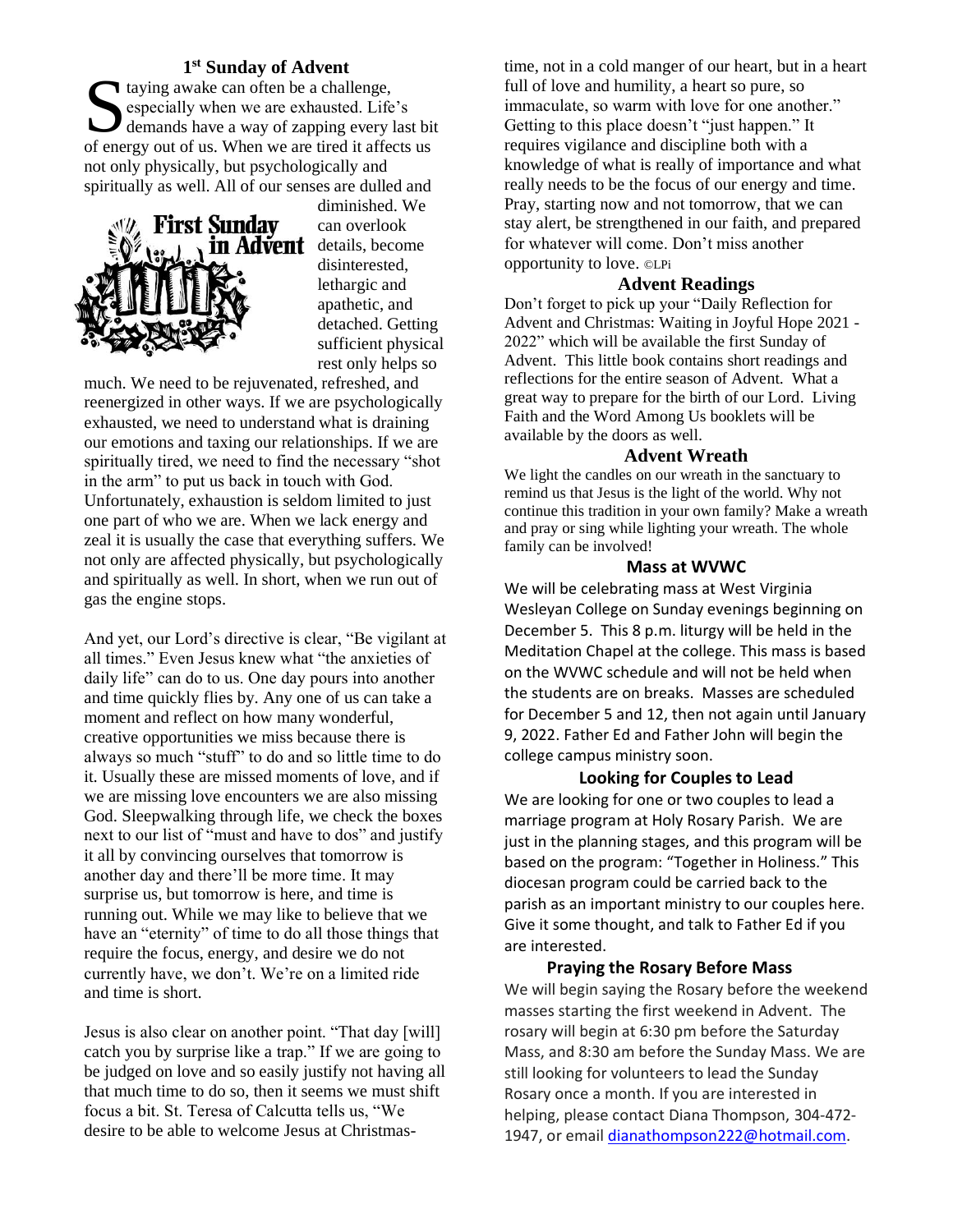We hope to continue this practice throughout the year.

## **St. Joseph Sunday Missals**

The 2022 St. Joseph Sunday Missals are available for purchase in Marist Hall. The cost is \$3.50, and you may place your payment in the manila envelope provided by the missals.

## **Need Quiet Time for Prayer in the Church?**

Please, if you need quiet time with the Lord in the Church, do not hesitate to call the Parish Office or Father Ed.

Holy Rosary Church's listening sessions for Pope Francis' Synod on Synodality are set for:

Questions 1-5: 6:30, Tuesday, December 7, 2021

Questions 6-10: 6:30pm, Thursday, December 9, 2021

Questions 1-5: 1pm, Tuesday January 11, 2022

Questions 6-10: 1pm, Thursday, January 13, 2022

Snow Day Makeup Sessions: 1pm, Tuesday, January 18, &

#### **January 20, 2022**

All sessions will be held in the Holy Rosary parish hall.

Questions are available on the HolyRosaryWV.org website, in your Flocknote email, in the bulletin, and in the church vestibule. You may attend any or all the sessions.

REMEMBER: Decisions are made by the ones who show up! Your opinions are important and will be documented for the Diocese.

## ARE YOU SOMEONE OR DO YOU KNOW SOMEONE WHO…

#### **Has expressed an interest in becoming Catholic?**

Has a child over the age of seven who has not been baptized? Was baptized Catholic as a child, but has not celebrated the Sacraments of Confirmation and Eucharist? We offer an opportunity to come together in a small group to learn more about our faith. Sessions focus on the teachings and experience of Church and prepare individuals to celebrate the Sacraments of Baptism, Confirmation, and Eucharist during the Easter season or whenever they are ready. Sessions started on SUNDAY, NOVEMBER 14, in the parish hall at 6 p.m. but you are welcome to join anytime. Additionally, more sessions will be held in the parish center at 10:30 am on Wednesdays.

#### **Please remember in your prayers:**

Bertha Small, Kate Deasy, Rosemary Austin, Phil Halligan, Randy Trent, Macyah Riley, Karen Trent, Matthew Linger, Seth Poling, Cathy Lipscomb, Freddy Caimotto, James Barton, Darell Hyre, Diane Hyre, Vicki Dibble, Eric Harkness, Pat Daigneault, Duane Lohr, Jeff Ball, Jane Baxter, Shaelyn Posey, P.T. Garton, Jalen Welcome, Dennis Cortes, Kay Sienkiewicz, Danny

Morgan, Gene Zara, Paula Ball, Janine Robinson, Elaine Katai, Terry McKisic and Tori Odom, Andrew Schmidt, Gay Little, Denise Karlen, Jim Hawkinberry, Sandy Derico, Tim Dewitt and Family, Ellie McCarthy, Linus Deasy, Shanna Ericcson, Linda Coyner, Donnie Cox.

## **Please pray for men and women in the military.**

#### Please pray for our Homebound:

Mary Stump, Anna Stalnaker, Ron Frye, Rocena Asbury, John Sneberger, Lorraine McLean, James McCartney, Nancy Beverlin, Shirley Linger, William McLean, Anna Powell, Barbara Elmore, Helena Bessinger, Virginia Cerullo, Alan and Jimmie Jo Simmon, Barbara Hillberry.

#### **Celebrate With your Parish Family!**

Now accepting November celebrations!

| November 8       | Carroll Westfall |                    |
|------------------|------------------|--------------------|
| November 9       | Kristen Sayre    | <b>Stewardship</b> |
| November 10      | Patty Sayre      | Last Week's        |
| November 16      | Amelia Derico    | Collection         |
| November 17      | Ed Poach         | Envelopes: \$2,974 |
| November 17      | Mary Kriner      | Loose: \$168       |
| November 19      | John Kriner      |                    |
| November 20      | Reese Allbright  | Attendance:        |
| November 24      | Sarah Ziems      | $11/20 - 43$       |
| November 25      | Mary Derico      | $11/21 - 92$       |
| Congratulational |                  |                    |

## **Congratulations!**

Congratulations to Donna and Joe Broslawsky! They welcomed a sweet new granddaughter into the world on November 17. Little Kennedy Faye Sutton is a gift from God and we offer prayers and good wishes to her entire family!

#### **Anniversary Congratulations!**

Sincere congratulations are in order to Libby and Charlie Anderegg! They celebrated their 68th wedding anniversary last week. May God continue to bless you and your marriage.

#### **ARE YOU MISSING OUT?**

We send out a Flocknote email every day to our parishioners--uplifting Bible quotes, stories about Catholics in American History, the bulletin, online Mass from Elkins, FORMED.org programs. We email prayer requests and prayers answered. If you're not getting Flocknote, you're missing out on important information about your parish! Let us know if you'd like to be on the email list by calling the parish office at 304-472-3414 or emailing [HRCCWV@gmail.com.](mailto:HRCCWV@gmail.com)

### **Christmas Craft Show**

There is still time to attend the 38<sup>th</sup> Annual Christmas Craft Show, which will be held at the Randolph County National Guard Armory in Belington, WV. Over 50 artists will be there to show their wares and help you with your Christmas shopping! The Craft show continues on November 28th from 12 pm to 4 pm. All are welcome!